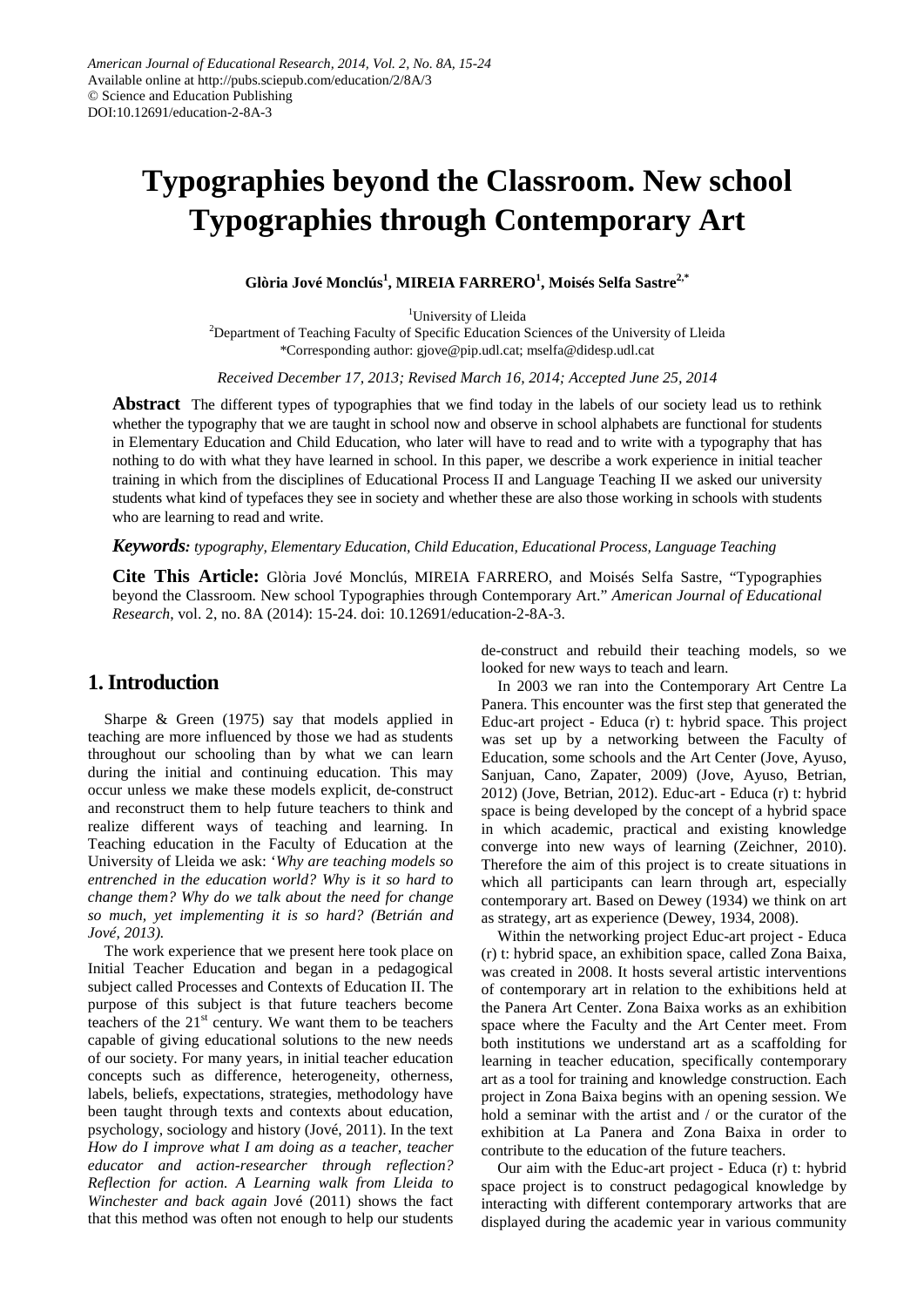resources in the city of Lleida. Thus we can learn and work through the 'lending of consciousness' (Bruner, 1997) and life forms of "other". The interactions generated through contemporary art practices are used by future teachers as lendings of consciousness to understand, discover and build new ways of teaching and learning. We understand by lending of consciousness *all the diasporas, that is, intertextuality or intervisuality, enablers of multiple visuals or intellectuals associations* (Guasch, 2004).

Teaching, learning and communicating through contemporary art allow us to generate art encounters, that is, situations that produces a rupture or crack in habitual modes of being and subjectivities, and it is through this rupture that a new world is affirmed, encouraging us to think differently (O'Sullivan, 2006).

As O'Sullivan (2006) also argued, we consider teaching, learning and communicating through contemporary art both as a catalyst of possibilities and a strategy that permits rhizomatic thinking (Deleuze and Guattari, 1987). These authors use the rhizome as a model of thought that contrasts hierarchy and an arborescent tree-like structure, which draws on a few principles from which all else follows, in favor of a chaotic, multiply connected structure. They use the metaphor of the rhizome to explore this multiplicity, with its many possibilities for eruption of growth, for interconnecting the parts. In this sense Allan (2012) brings us closer to what she called rhizomatic wanderings. The rhizomatic wanderings let our students think in unanticipated directions, requiring them to undergo the '*disorienting jolt of something new, different, truly other'* (Bogue, 2004). Thus, the rhizomatic thinking is seen as nomad in search of new possibilities (Jove, 2013). According to Farrero (2012) contemporary art helps us establish rhizomatic possibilities from any discipline, not for staying in it but as a searching process of an interdisciplinary hybrid space. The art encounters that come in the context of the subject of Processes and Contexts II, lead us to search multiple and various rhizomatic wanderings favoring interdisciplinary encounters. This allows us to address the curriculum of future teachers in an interdisciplinary way, building links with other subjects (Springgay, 2008; Jove and Betrian, 2012).

During these years we bank on incorporating in our university teaching to teach, learn and communicate through contemporary art generating learning not only by texts and contexts used by our own disciplinary field, but through contemporary art. The first day of the course we situate our students in the art center La Panera, where we begin the classes visiting the exhibition of contemporary art. On this first visit we ask future teachers to observe and reflect on what they see in the exhibition room and write it down on a notebook. Then, we share it with other colleagues to reflect and build learning. Throughout the course, the contents of the subject are emerging in continuous interaction with contemporary art. We start from an initial visit that generates new art encounters in other community resources.

In this article we will show how the art encounters become interdisciplinary encounters. We are going to focus on an experience that took place during the 2012- 2013 academic year in which the encounter with the typographic art work of Alex Trochut and Unos Tipos Duros took us into an interdisciplinary encounter with the subject of Languages II. Through the loans of consciousness of these contemporary artists we ask future teachers to leave the university classroom and take photos of the surrounding typographies; typographies of signs found in the streets, in the cemeteries and in their practice schools. Then they have to reflect and write about it in their work.

Our database consists of the narratives built by the future teachers about their teaching and learning processes. As a teaching team we point out to the relationship between all the experiences and the knowledge of our students, so that they can correlate processes, build bridges and relationships, and integrate all of it into their being. We also believe in the importance of writing on the learning processes (Ryan, Amorim, and Kusch 2010; Amorim and Ryan 2005) to improve what we do (Jove, 2011). For this reason, we suggest our students the development of a written work where all those experiences and knowledge are knitted into their "becoming teacher". To analyze and to write about the work of our students helps us to improve our teaching and make decisions about new ways to improve (Jove, 2011).

# **2. Art Encounters and Rhizomatic Wanderings**

During the academic course 2012/2013 the Art Centre La Panera presented an exhibition related to typography. This exhibition was developed by the Documentation Service of the Art Center. The Documentation Service of La Panera is responsible for conducting exhibitions related to art publications. This exhibition was committed to reflect the importance of the base of any publication, typography. Typography used to be a distinctive element that has no meaning by itself. For this reason, the Documentation Service of La Panera wanted to highlight the importance of typography in generating messages. During the exhibition, typographers such as Alex Trochut and Unos Tipos Duros, among others, created different fonts for the titles of various artworks exhibited in the art center. They wanted the font of the card to be as important as the artwork. Likewise, typography is a way to include content in the artworks.

During the exhibition in Panera, Zona Baixa hosted the work of the typographer Alex Trochut who hung six posters in this exhibition space. The artist conducted a seminar opened to the community about his creative process.



Exhibition by Alex Trochut (2013) at Zona Baixa

Alex Trochut is the grandson of the typographer Joan Trochut, inventor of the Super Veloz typography. Super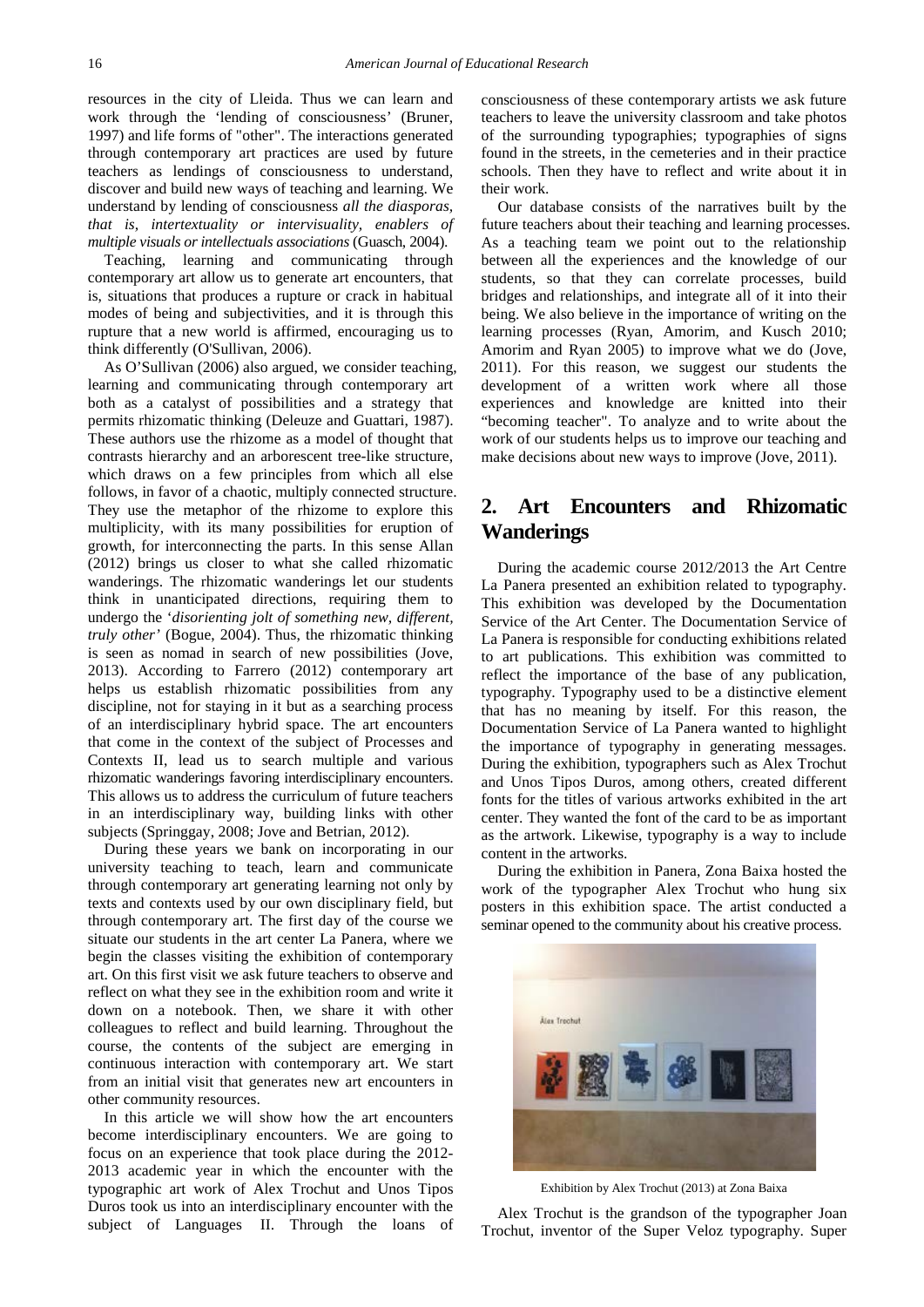Veloz is an integral design of a font that wanted to be a type system that would have helped the small printers in their daily work. With the development of advertising in the thirties the printers needed new strategies for answering new advertising demands. *It was then when Joan Trochut developed the idea of a creative typographic system that could be used not only for typesetting but also for building different types of letter, alphabets, and also it was a resource to illustrate* (Balius, 2013).



Typographic example of Super Veloz

Alex Trochut has as a reference his grandfather in order to meet the needs of the advertising industry and the decorative photography. Trochut makes contemporary the idea of Super Veloz and takes us beyond the written message showing us that typography is a message itself. The content becomes form while form also gives us content.

During the period of the exhibition by Alex Trochut in Baixa Zona, the Art Centre La Panera held a conference with the artistic group Unos Tipos Duros who showed us their art work in the art centre.



So Far; So Close. (2013) Unos Tipos Duros

Unos Tipos Duros want to debate, share, discover, propose and disclose the typography as the main actor in a speech. Typography is more than five centuries old. If we look around we will realize that typography is a dynamic part of our society. As we see with Alex Trochut and Unos Tipos Duros, typography has accompanied the development of society since its inception in the midfifteenth century. Its forms reflect the social, artistic and cultural variables of each time. The aesthetics of typography have developed based on past forms. Design is done as a series of cumulative designs which we can see reflected in the different type. Throughout history designers give meaning to a cultural artifact such as letters.

Alex Trochut and Unos Tipos Duros, are an art encounter with typography that take us through different rhizomatic wanderings into the typographies of the school context. Through the evolution of typographic a work is specify with our students about typefaces. The assignment proposal asked students to observe their surroundings and look for fonts and messages. The aim was to take photos of the typographical landscapes that surround us in everyday life. In that way, we realized about the diversity of typefaces we can see every day. As Unos Tipos Duros told us, history typography has been conditioned by the environment. The political conditions of our country have destroyed the typographical traces of earlier times. This fact let us to ask: where can we find the oldest lived typefaces in our environment? At the cemetery. We also decided to take photos of some of the typographical traces that remain in our country. We decided to go to the cemetery to observe the oldest typographies and see how they have been transformed. During the course, the future teachers attend school practices once a week in various schools in the city of Lleida. As a teacher team we think its of great importance the relationship between all the experiences and knowledge so that the students can connect processes, building bridges and relationships to integrate them into your being. For this reason, we also propose to take photos of typographies in their environment, in their school context and bring them into the class.

After that we will see what typographies were selected from the environment due to the art encounter with the work of Alex Trochut and Unos Tipos Duros. The interaction with these artworks allow students to establish new rhizomatic wanderings that alert and lead us through their talks and writings, to a disciplinary encounters with the subject of Languages II.

## **What are the voices, pictures and writings saying? On the street**...

Jordi shows these two commercial signs and says:



Kindergarten "L'infant"

**Rodi Garage**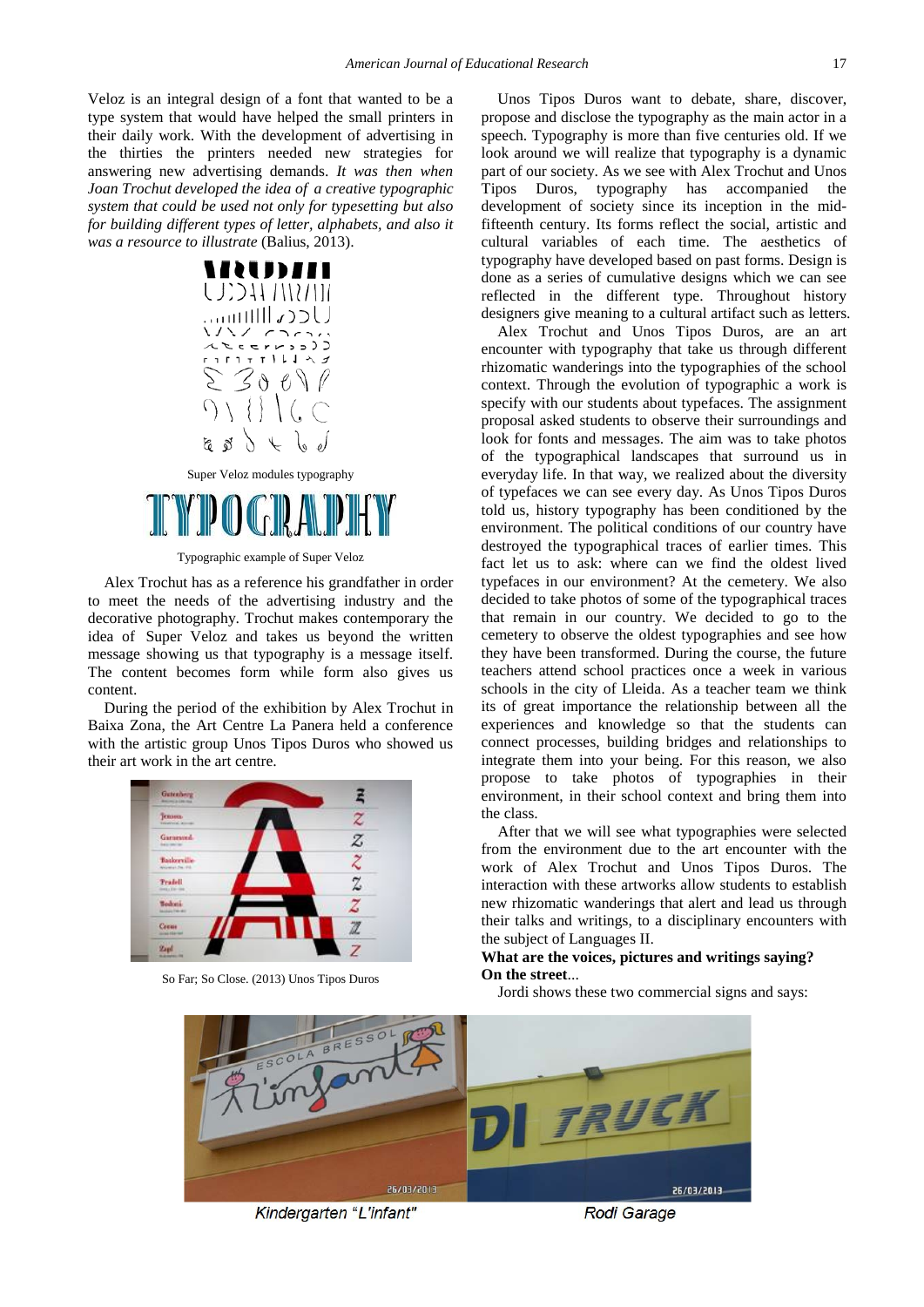*About the signs we have found, we see that typography is related with the offered product. We found that the sign of a Kindergarten "L'infant" was written with a typography very similar to the one that children do when they start writing. Another example is the sign of a garage called Rodi, where the wheels of the cars are changed. In its sign, speed feeling typography is used. Ultimately, we have verified that the signs look for a suitable typography* 

*to call clients attention. It is a way to "show" what they offer.*

#### *Jordi Macia*

Furthermore, Adrià also pay attention on the identity of the typographies and on how we recognize it. Adrià makes graffities and tells us why he has chosen this typography through his experience:



#### It is cancer

*One question we might ask is: if all signs were represented in the same way, we will get the same information? Obviously,no. The logos of advertisements are based on the idea of "identity". Typographies have to characterize you. When typographies are showed to the others they will identify them. That's my goal when I make graffiti. A clear example is Coca Cola. Looking at its typography we already know which product it is.*

#### **At the University...**

*Adrià Rivera*

Montserrat observes her close environment, the university, and tells us how the work on typographies allows her to realize about a subliminal message and propose a transformation.



## Work Viladot (Concret Poem)

## (Child, boy, man, world)

Thank to the work on typographies, I've noticed that every morning when I enter into Faculty, I see the typographic work of Guillem Viladot (Concrete Poem). This work consists of four parts, where there is a masculine word in each. It is a work that generates my controversy because only represents the male world. My reaction to this work was a plot to promote equality.

Playing with the letters of the author, I changed the words getting a more positive feminine meaning.

## *Montserrat*

## **At the cemetery ...**

Maria Alba visited the cemetery of her city looking for typographical heterogeneity and tells us about her experience. She shows the typographical diversity in the cemetery through the word family:



The word Family in the headstones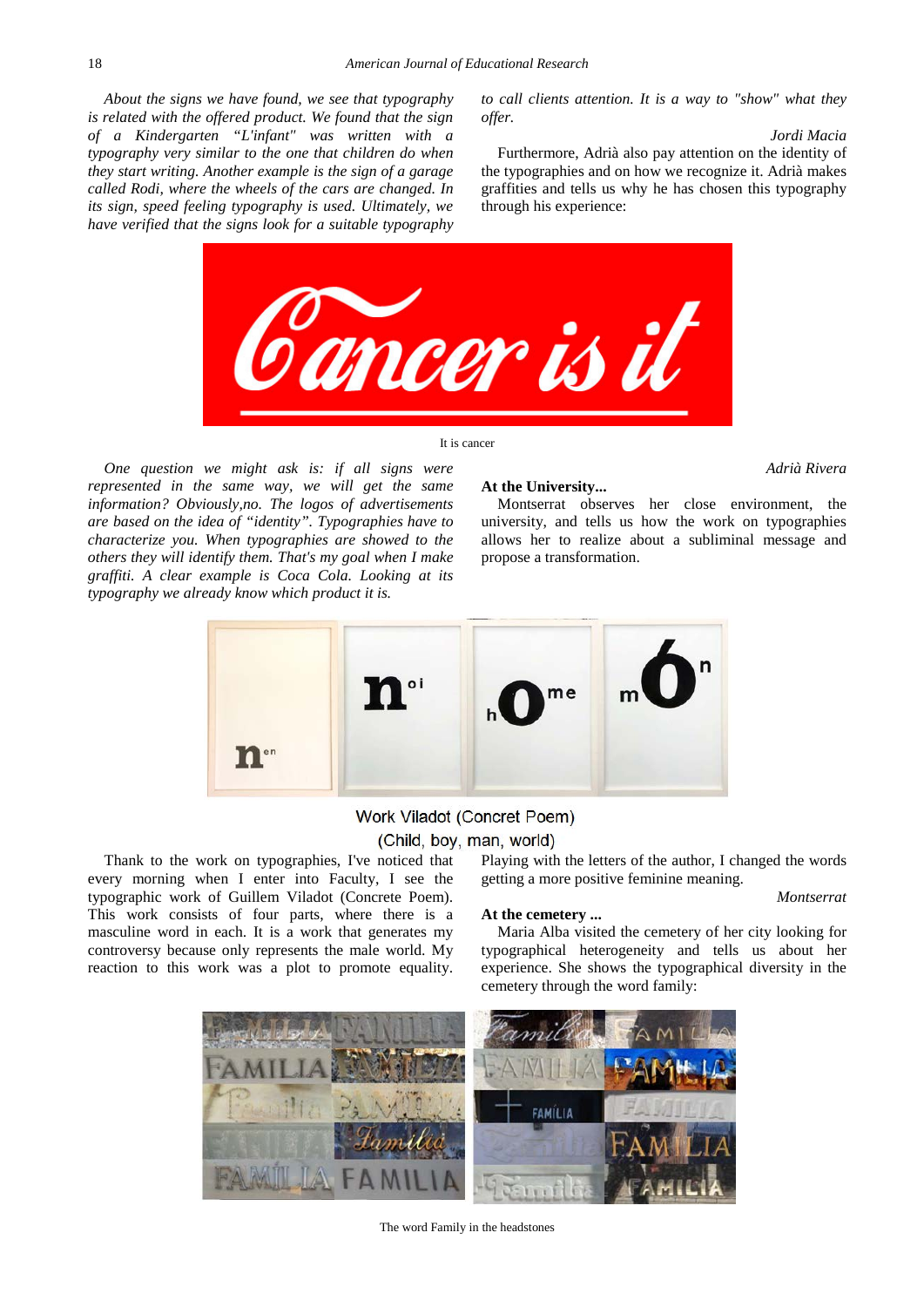*Focusing on the activity of the cemetery, in the tombstones, I have observed that there are different types of typographies. Most of the letters are capitalized and some are linked. However, there are some attached to the headstone and others are cut into it. In some gravestone there are dedications that people write to their families. The tombstones with letters engraved or painted in the stone are older than the other with glued letters.* 

*Typographies responds to the historical and social context of each person.*

## *Maria Alba*

**At school ...**

Future teachers took photos of the school's landscapes which allowed us to analyze which kind of typographies are used in schools. Next we could see different images of school fonts that students brought. Many of them took photos to the typographies used in the school alphabets.



School Alphabets

One out of 200 students that do school practice found different typographical alphabets. As we can see in the following pictures these typographic alphabets show

typographies made of food brands, aerial views of landscapes, buildings, etc.



## Different School Alphabets

During the analysis of the typographical landscape from the current classrooms emerged questions such as: What kind of typographies can we see in schools today? Why do in schools only use linked and capitalized letters? Why aren't there variety of typographies in school? Alex Trochut and Unos Tipos Duros open our mind into new typographic landscapes and allow us to become aware of the typographical mortality that exists in many of classrooms today. What is it about the immobility of typographic in the classroom? Why in a place of death, such as the cemetery, is there so much typographical life? Why in a place of life, such as schools, is there so typographical mortality? Are we condemned to live in repeating patterns? (Perec, 1979) Why don't we build an alphabet like Alex Trochut? What benchmarks and models do we give to our students? Marc says:

*Through contemporary artists you break up with the three classic typefaces in schools: print, joined up and*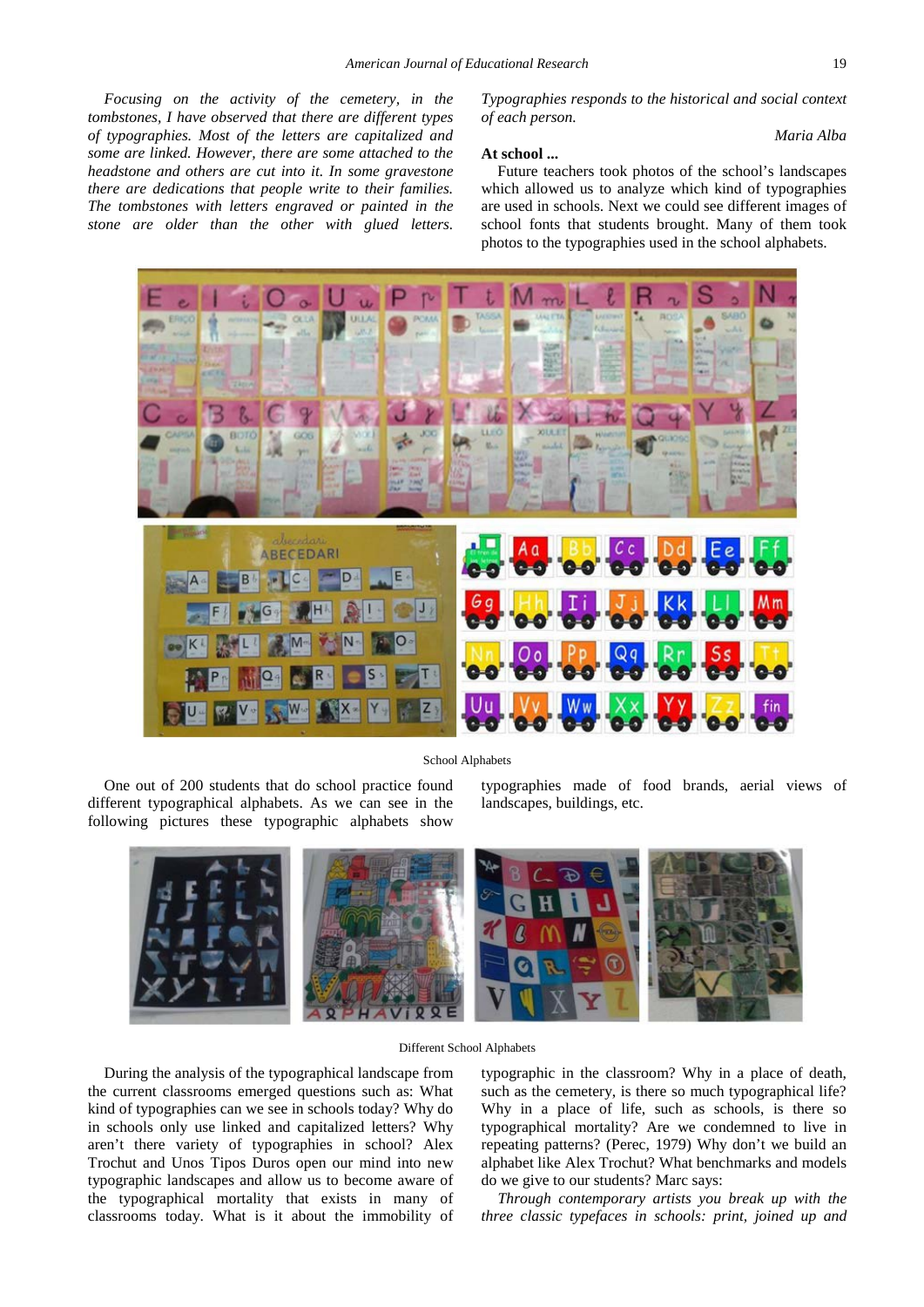*capital. That is fine as it is a step towards learning to read and write going to the street and increasing functionality. Other activities could be reading brochures of carnival, catalogs of Carrefour, Media Markt,... After doing the work of typographies and view the wide variety that exist in our environment I have realized that it is essential to break this reductionism and impoverishment of the mind that involves working only three kind of fonts.*

#### *Marc Ticó*

The art encounter with the works of Alex Trochut and Unos Tipos Duros shows us new possibilities to interact with typography. During the sessions at the University and in different learning contexts we realize that everyday environment is full of diverse typographies. However, the walls of the schools are full of print, joined up and capitalized alphabets letters. Contemporary art helps us to discover the heterogeneity of typographies found in our everyday environment showing us new meanings of typos in the XXI century. This allows future teachers to be more critical about the use of fonts in the school contexts.

Student voices "shout" us the need to go in to depth in the school typography. Contemporary art shows us different ways of relate to typography, but what does the discipline that works with typography tell? How does typography work in schools? At this time, art encounters lead us to interdisciplinary encounters with Language II subject. The teacher's team of both subjects decided to share teaching and learning processes about typography. The aim was to decide together new common proposals to help future teachers to reflect on the school typographic context.

Going deep with the work about typographies done in the subject of Process and Contexts II and within Languages II future teachers discussed in more depth about how typography is in schools today. We propose to future teachers to learn about and analyze the current teaching materials from different publishers. The goal was to see what kinds of typographies are used in the school context. Below we could see some images that our students took to analyze the typography textbooks.



Textbooks: 1rst, 3th and  $5<sup>th</sup>$  course

To analyze the different fonts that appear in various manuals from different publishers of textbooks of the three cycles of primary school let us to observe a great break between the typography that appears in the manuals of the first cycle and the Middle and Upper cycles.

Once our students have analyzed the fonts used in the school context we wonder: Where does the use of these fonts in the classrooms of the XXI century come from? Knowing this objective we did a literature search on the different trends that have influenced the use of the school typography. In the late nineteenth century in Europe first steps were taken to change the traditional calligraphic and typographic models, although it was not until the early twentieth century when the foundations of what was modern typography were sat. In this regard, between 1910 and 1930, appeared in Germany a series of reformers about typographies that tried to replace the Gothic typographies by new contemporary forms (McLean, 1999: 28).

Meanwhile, in other European countries such as Italy, Switzerland, Holland and Russia, avant-garde movements that emerged explore the possibilities of typography as an expressive material and / or vehicle of communication in a pedagogical school level: Futurism, Dadaism, Constructivism and Neoplacticism. They found in typography a place for experimentation of traditional artistic media. Although most of their findings were highly controversial at that time and its application was limited to a small circle, later it expanded and incorporated daily through advertising as in the case of Joan Trochut. Trochout became a reference for both the artists and the most innovative teachers of the time and for those that come after them (McLean, 1999: 29). However, not all vanguard typographies joined the school. Most schools used the Montessori Method that advocates a type of writing based on learning cursive from well-established patterns. The reasons this pedagogues argued for the introduction of this typography in school is because it favors maturational aspects of personality. It allows childrens to write faster because they don't need to lift the pen with each letter. It also facilitates each word perceive as a whole for their links and requires the creation of spaces between words (Montessori, 2006: 269).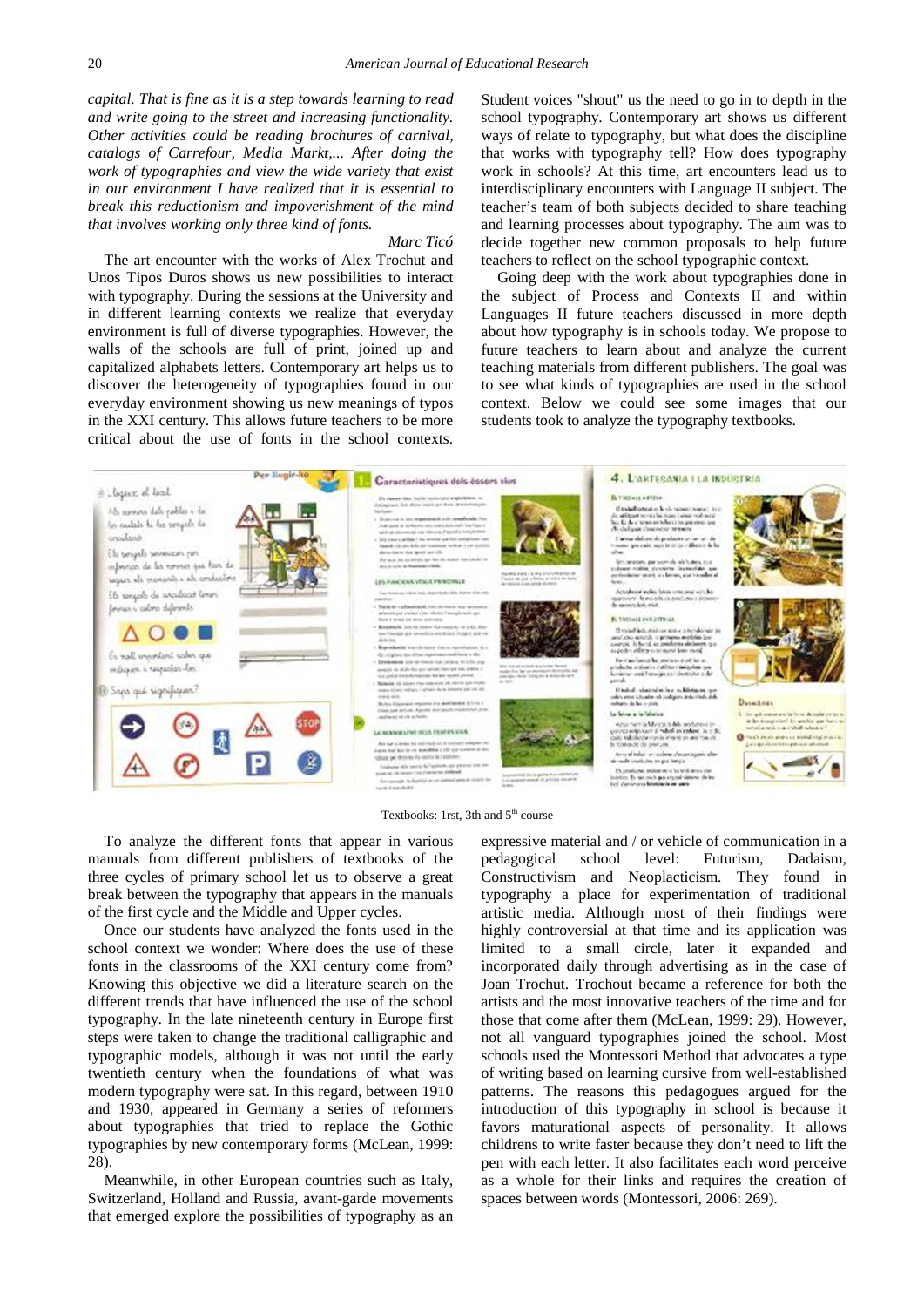|         |     |  |  |  | $7777777777777$                    |  |  |
|---------|-----|--|--|--|------------------------------------|--|--|
| Montess | 777 |  |  |  | "00000000000 - 00000000000 - MMMMM |  |  |
|         |     |  |  |  | el jamón de jabalí es rojo         |  |  |

Two examples of typography Montessori

Some teachers use the same ideas that Montessori for teaching joined up letter. First, they say that it should be taught to follow and respect tradition. Second, learning cursive seems to favor the neurological and psychomotor development of children. Nevertheless, increasingly, it has been found that many children of five and six years begin to write their first words through the computer keyboard and do not use the stylus to develop their motor skills. We live in a world of globalization in which computers play a very important place, however, it is important to observe how parents and teachers encourage children in handling proper cursive writing, making identity and acquire good traits. This reflection raises new questions in the classroom as: what is the pedagogical point to still having cursive typographies in the XXI century? In a context dominated by printing letter and used in all media texts (books, computers, mobile phones and other electronic devices), How does teaching cursive contribute teaching?

Critics argue that cursive writing environments (paper or virtual) are ruled and governed by the press. They state that it does not have much grip with the reality of education to continue teaching something that will not be used in adult life, and that if in a student activity formal and aesthetic issues graphology are added, that distracts

from the main purpose: alphabetize and learn to write correctly.

# **3. The Student as Producer. Constructing New Typographic Landscapes for Teaching and Learning**

The art encounters generated in the subject of Processes and Contexts II led us through various rhizomatic wanderings to interdisciplinary encounters, in this case with the subject of Language II. This fact has allowed future teachers to materialize different interventions in the environment related to typography, generating new rhizomatic possibilities.

By opening our mind to typographical environments through contemporary art and to analyze the typographies of school from a specific curriculum subject allowed us to be conscious about the typographical homogeneity of our school contexts going deeper on some of the reasons why. Adrià set up a dynamic practice in his school. Adrià asked his students to make a new alphabet that must have been developed from their own production of new typefaces.



## Children Alphabets

*Children have the ability to create different fonts from those we found in the classroom. Despite this, teachers are often those who do not allow them to create and use them. As teachers we must let them build creative and construction processes.*

Montserrat, after being aware of the male view of Viladot's work, decided to propose a virtual intervention. She changes the negative and the male view to an equal and feminist view.

## *Adrià Magallanes*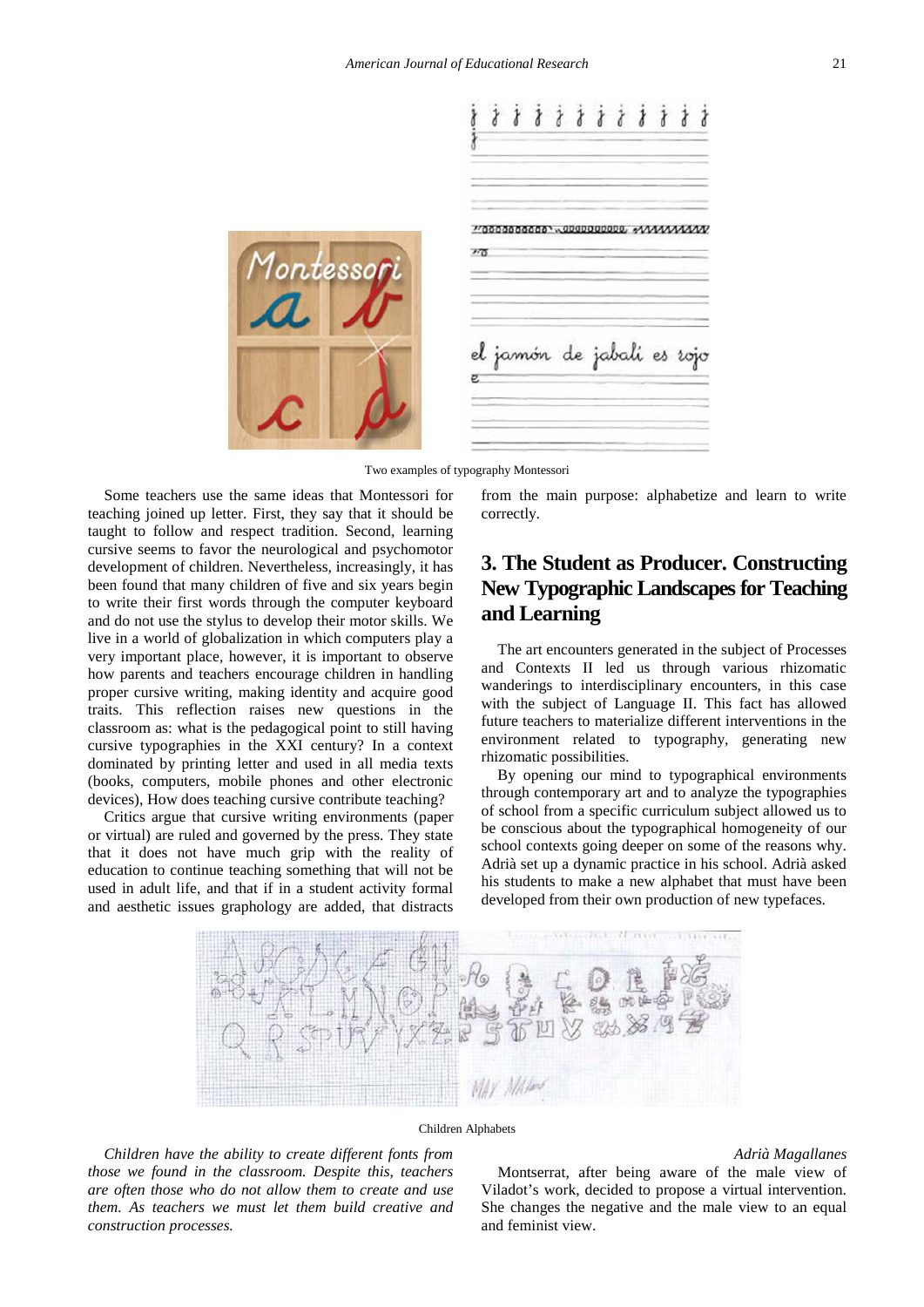

Montserrat Aldomà propose and redesign by Mireia Farrero. (We are Equal, Persons, alive)

Adrià Rivera and Veronica Parisi proposed an interdisciplinary typographic intervention at University campus. Adrià and Veronica decided to draw graffiti with yarn. The need to go deeper with typographies takes Adrià and Veronica to make an interdisciplinary work between graffiti and the knitting. The graffiti was the signature that Adrià uses in his works. At that point, the interdisciplinary work leads them to create a new typography influenced by the materials used. Their production appropriates a fence that has recently been placed on the campus of the University. This typography is a form of protest to get the Campus again to be a public space. Adrià and Veronica told their classmates the creative process of this typographical intervention on the fence.

W*e do not like* t*he fence of the campus so we decided to intervene it. We did that with Veronica in a interdisciplinary way. If you are doing patchwork with wool, why do not make graffiti with the same material? So we are breaking with the traditional idea that typography graffiti can only be done with paint sprays.*

*Adrià Rivera*



Typographic fence

Gil i Gaya students visit High School students visited Zona Baixa with an initial proposal cover that they transformed by their visit.



Student's covers

All these interventions transformed the school and university typographic landscape but they also expand to other educational contexts like the secondary school of Gil i Gaya in Lleida. Future teachers set up a new rhizomatic wandering welcoming the visiting the students of second course of ESO from Gaya i Gil high school. In the frame of the subject of Visual Arts, the high school students have design five types of typographies from which they had to choose one for their final project cover. At the University the students have proposed to visit the work of Alex Trochut in Baixa area, so that students could see other fonts and realize new proposals. During their visit to Zona Baixa high school students showed their typefaces and shared their creative processes. As they narrated their processes, university teachers, future teachers and practitioners of the art center La Panera mediated learning through the artwork and the creative process of Trochut.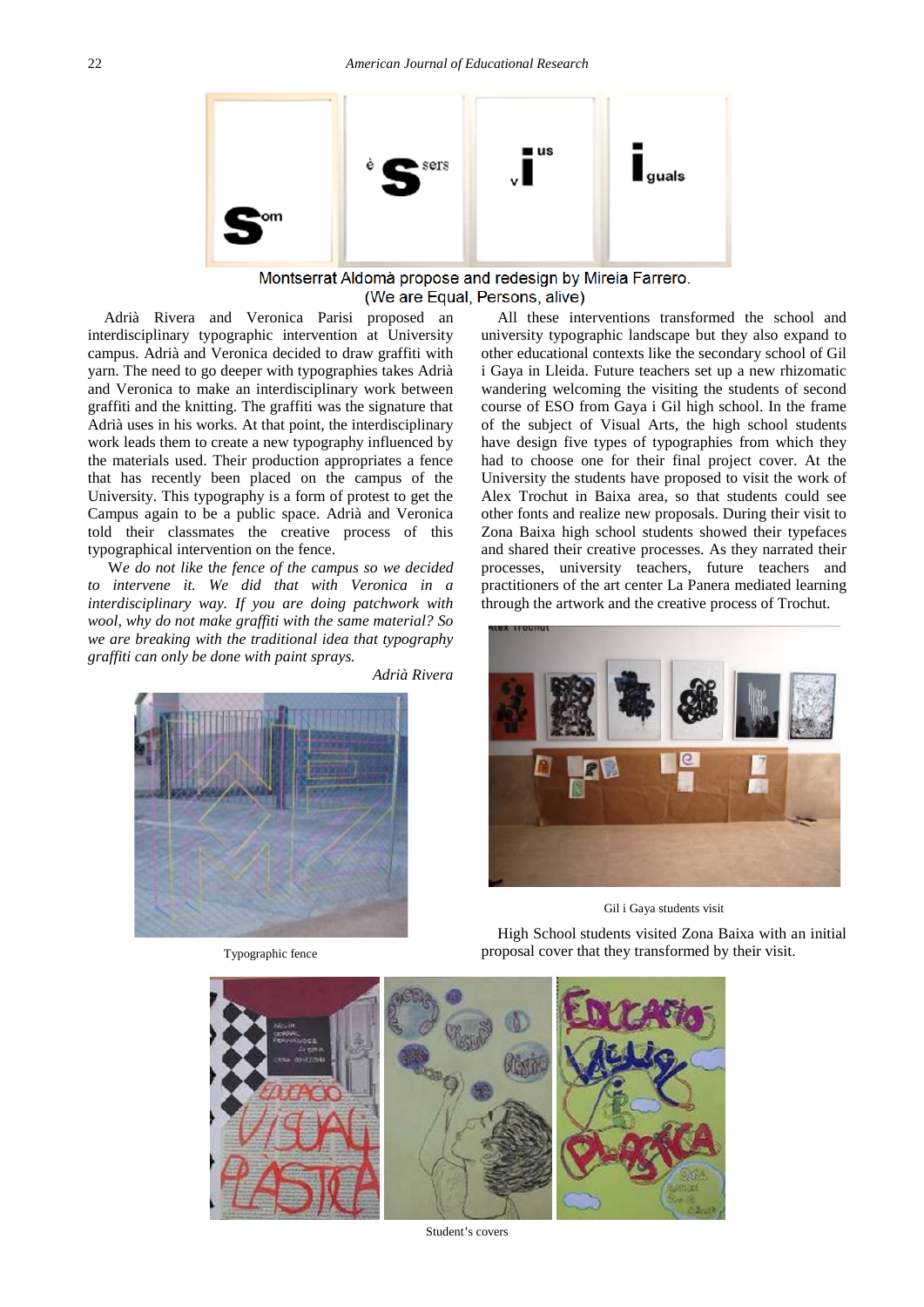Once the meeting with the students of the institute ended future teachers wonder: why does typography only is worked in Visual Arts? Why do we only consider typography when we need to do a cover or write a title for a work?

# **4. Conclusions**

In this paper we have shown an experience in which art encounters, in our case with the typography of Alex Trochut and Unos Tipos Duros, lead us to other interdisciplinary encounters. Through the various rhizomatic wanderings we showed by the writing of the future teachers we can see how intersidicplinary encounters emerged from art encounters.

Future teachers show us how the encounter with contemporary art has been used as a catalyst for understanding and analyzing the typefaces of our environment and the school context. Alex Trochut and Unos Tipos Duros, open our mind to the typographical reality outside the school's walls. In that way we see typography nowadays so this is a loan of consciousness to make us aware, from a critical view, the school and educational environment. Interaction with contemporary art opens multiple and diverse possibilities to be relate to typography (rhizomatic wanderings). Moreover, future teachers are placed on interdisciplinary encounters. Art encounters "shout" the need to work together and make joint proposals from different materials. So that, we asked: Would we have been able to generate these processes of teaching and learning without the art encounters? Would have happened the same if from the discipline of Language II would have used typography without interacting with subject of Contexts and Processes II and art encounters? Or vice versa: Would have happened the same if the art encounters from Contexts and Processes II

had worked typography without a discipline encounter with Languages II?

The interdisciplinary encounters between a pedagogical subject and another discipline subject about languages through contemporary art allowed us to see that the school today opts for teaching cursive letters following a school centenary tradition. The interdisciplinary encounters generated through art encounters have made us aware of the few typographical stimuli in the classrooms of the XXI century. We should note that in our country there is no specific curricular legislation that requires schools to teach cursive. In fact, in the primary curriculum there is no explicit reference to letter type. Despite this, the large presence of textbooks in schools affects the kind of typography used in schools. If we as teachers are not open to the heterogeneity of possibilities about fonts in our area, we will only collect alphabets hanging three types of typography: print, joined up and capital letter.

In this article we have shown a experience from the University of Lleida we committed to build art encounters that allow us to create new discipline encounters through rhizomatic wanderings.

We want to end this article with the voice of Jordi Escarp, teacher's student who has a prior training in computer field:

*Are there lines of flight in all electronic devices so you can intervene nature? The answer is yes. All times we can open our mind and look for possible connections that an object can have with nature, like typography. Fonts are transformed by technology, as we can see with fonts that are appearing every day in our computers. There are always something different. The typography is no longer freezes in the keyboard, but expands and becomes a relationship to nature, to what surrounds us.*

*Jordi Escarp*



#### keyboard being alive

Jordi Escarp transforms his tool giving "life" to the fixed fonts of the keyboard. Jordi took out all keyboard's keys and gave them life by planting herb to symbolize the need to look at the natural.

# **References**

- [1] Bruner, J (1999). Education, culture door. Madrid. Viewer.
- [2] Deleuze, G. i Guattari, F. (1987.) *Thousand Plateaus, Capitalism and Schizophrenia.* Valencia: Pre-Texts.
- [3] Jove, G. (2011). How do i improve what I am doing as a teacher, teacher educator and researcher through action-reflection? Reflection for action. Learning to walk from Lleida to Winchester and back again. *Educational Action Research.* n. 19 pp. 261-278 n. 19 pp. 261-278.
- [4] Jove, G. Ayuso, H. and Betrian, E. (2012). E. Hybrid space. -"Educa (r) t Educ-art" Project *Pulse, education journal,* 34.
- [5] JOVÉ, G., Ayuso, H, SANJUAN, R, CANO, S., ZAPATER, A (2009) Educ ... art. A project of networking between university, scepter and art schools in Huerta, R. *sensitive Minds*. University of Valencia. Valencia.
- [6] McLean, R. (1999. 2nd ed.) *Manual of modern typography*. Tursen-Hermann Blume.